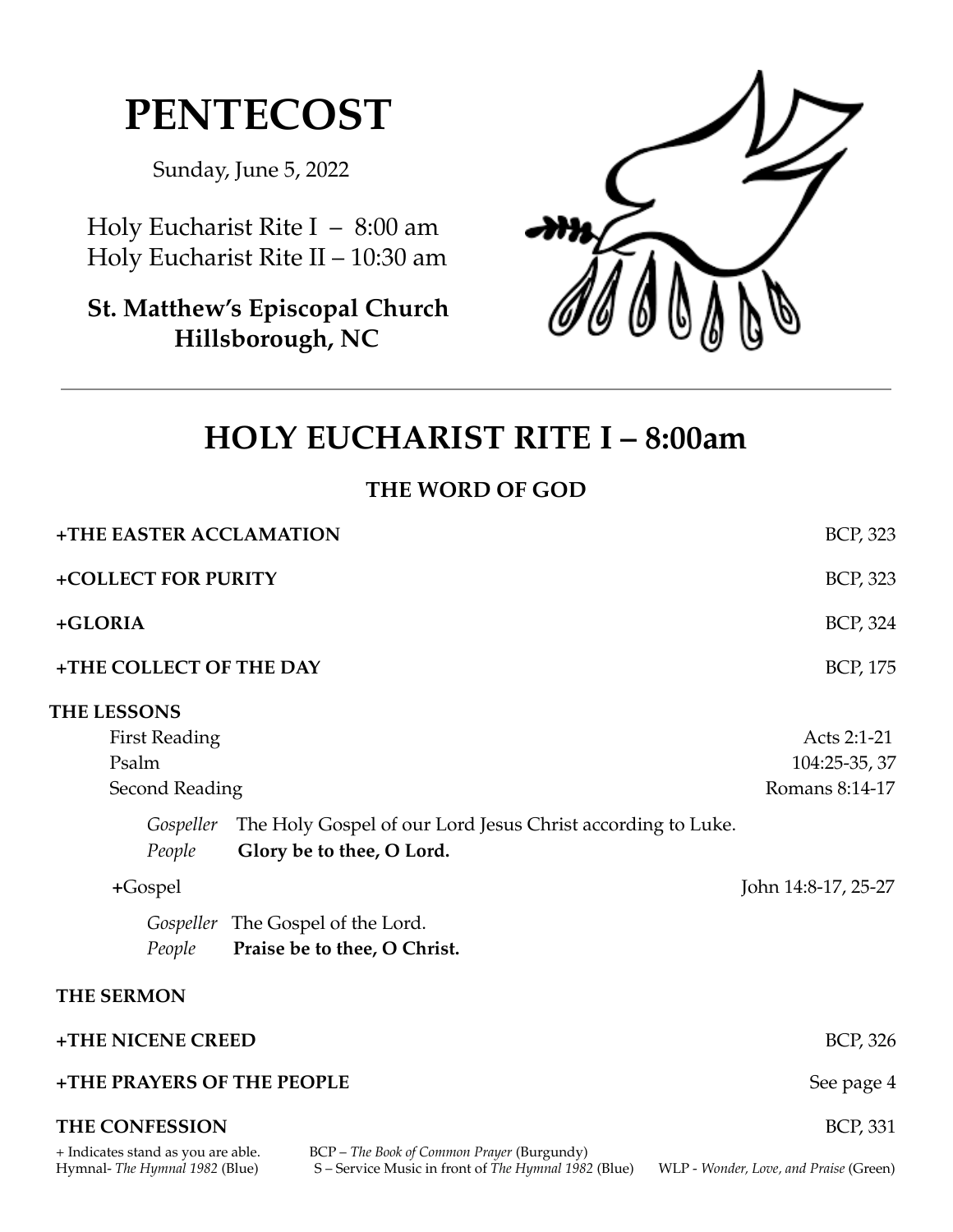## **WELCOME & ANNOUNCEMENTS**

# **THE HOLY COMMUNION**

| +THE GREAT THANKSGIVING         | <b>BCP, 340</b> |
|---------------------------------|-----------------|
| Sanctus                         | <b>BCP, 341</b> |
| The Lord's Prayer               | <b>BCP, 336</b> |
| The Breaking of the Bread       | <b>BCP, 337</b> |
| +POST-COMMUNION PRAYER          | <b>BCP, 339</b> |
| <b>BLESSING &amp; DISMISSAL</b> | <b>BCP, 339</b> |

## **Serving in the Liturgy this Sunday**

*Celebrant & Preacher:* The Rev. Robert Fruehwirth *Lay Eucharistic Minister*: TBA *Lector:* TBA *Crucifer:* Lachlan Hassman *Usher:* TBA *Altar Guild:* Allison Bass & Glenn Sumner *Coffee Hour Host:* Pentecost Potluck Brunch



# Pentecost Potluck Brunch

Come to the Fellowship Hall after the 8am service to help us celebrate the Birthday of the Church aka Pentecost! We'll have coffee, cake and other brunch goodies. *All are welcome!*

2

+ Indicates stand as you are able. BCP – *The Book of Common Prayer* (Burgundy) Hymnal- *The Hymnal 1982* (Blue) S – Service Music in front of *The Hymnal 1982* (Blue) WLP - *Wonder, Love, and Praise* (Green)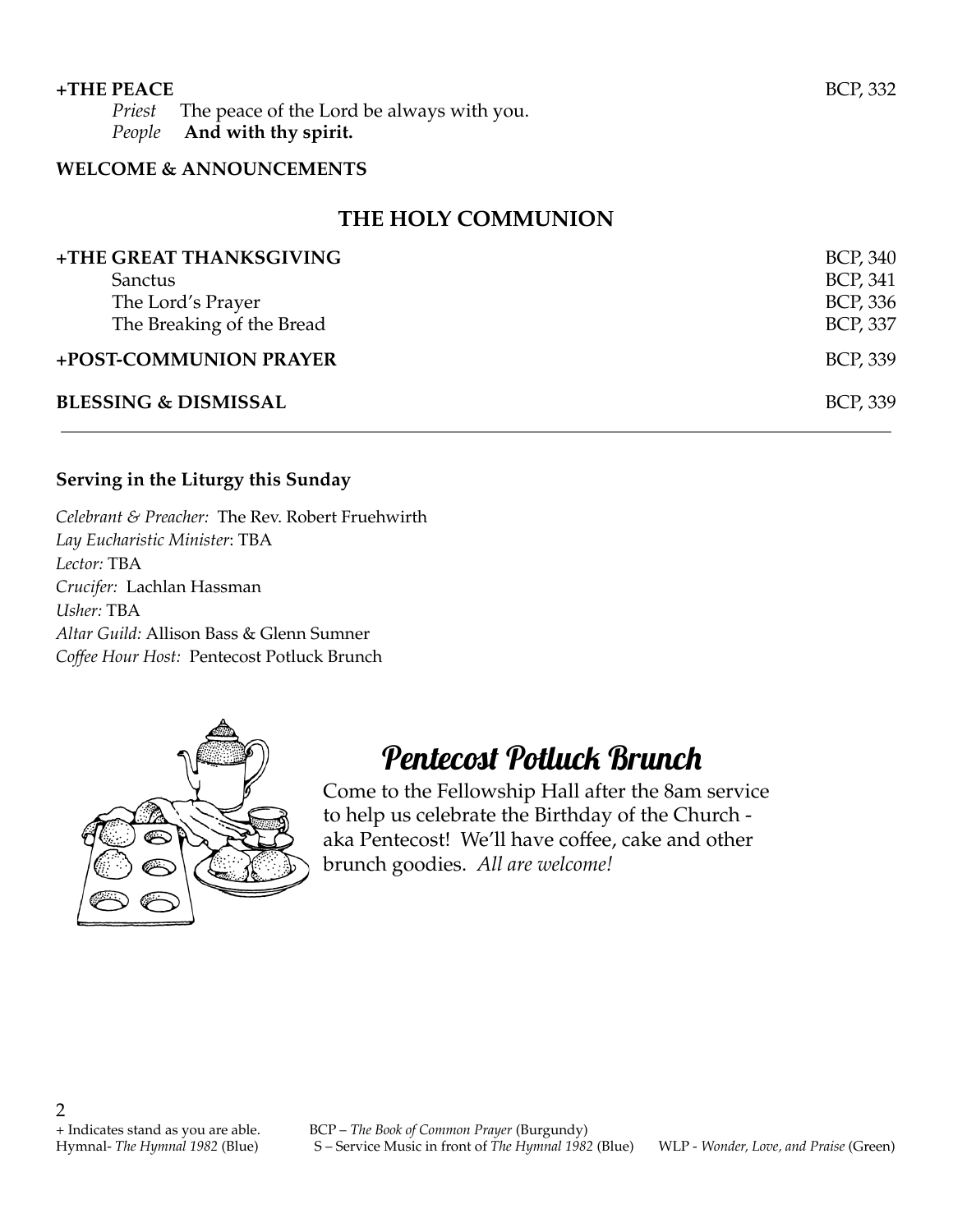# **HOLY EUCHARIST, RITE II – 10:30am**

**VOLUNTARY** Contemplation on *Veni, Creator Spiritus*; James Biery

# **THE WORD OF GOD**

#### **+HYMN IN PROCESSION** Hymnal, No. 225

**+THE ACCLAMATION** BCP, 355

*Priest* Alleluia. Christ is risen. *People The Lord is risen indeed. Alleluia.*

### **+THE COLLECT FOR PURITY**

#### **+GLORIA** Hymnal, S-278

#### **+THE COLLECT OF THE DAY** BCP, 227

#### **THE LESSONS**

First Lesson Acts 2:1-21

Psalm 104:25-35, 37; *Benedic, anima mea*; Simplified Anglican Chant; Meachen



25 O Lord, how manifold are your **works**! \*

in wisdom you have made them all; the earth is full of your **creatures**.

26 Yonder is the great and wide sea with its living things too many to **number**, \*

creatures both small and **great.**

27 There move the ships, and there is that Le**viathan**, \*

which you have made for the sport of **it.**

28 All of them look to **you** \*

to give them their food in due **season.**

29 You give it to them; they gather **it**; \*

you open your hand, and they are filled with good **things**.

30 You hide your face, and they are **terrified**; \*

you take away their breath, and they die and return to their **dust**.

31 You send forth your Spirit, and they are cre**ated**; \*

and so you renew the face of the **earth**.

32 May the glory of the Lord endure for **ever**; \*

may the Lord rejoice in all his **works**.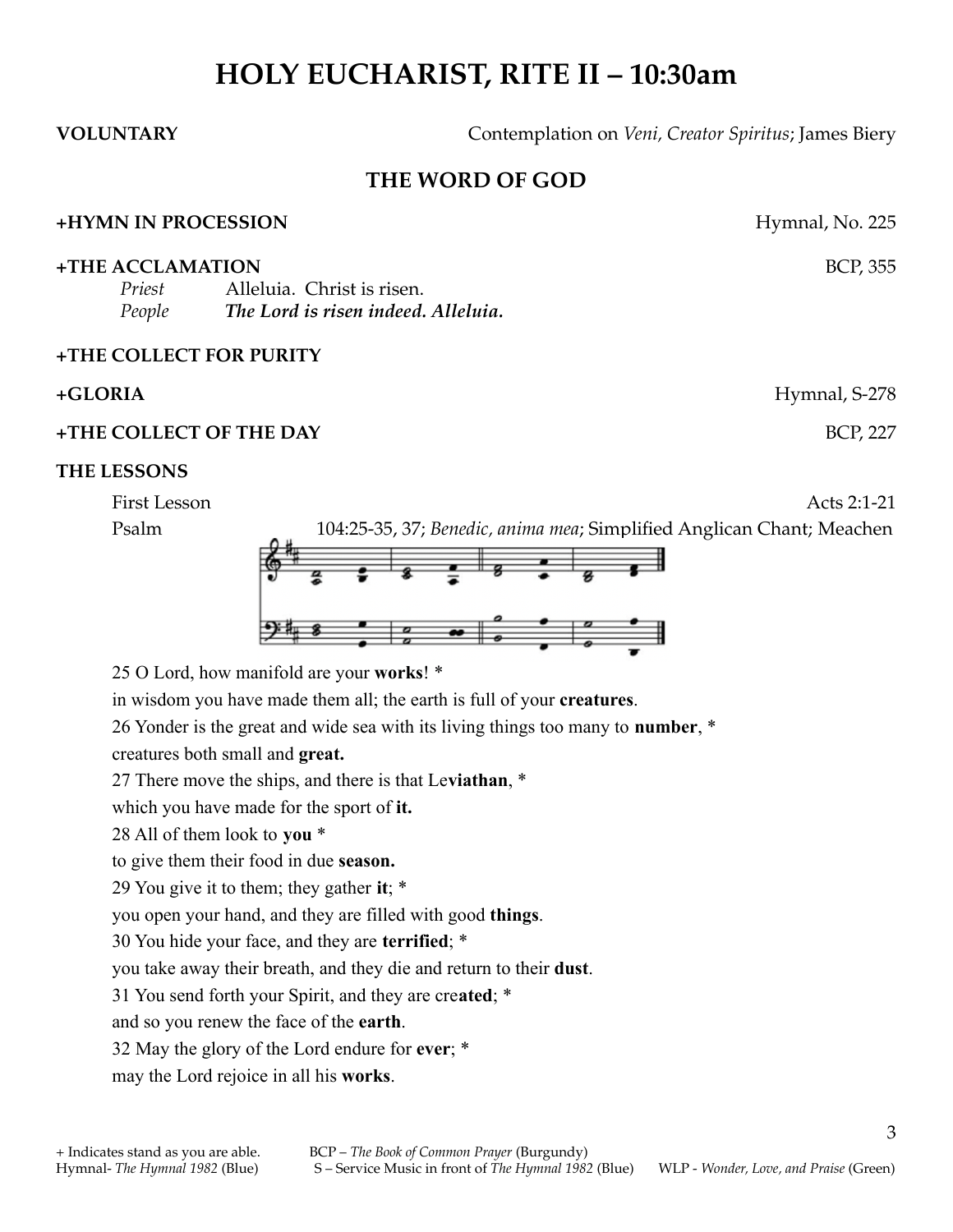33 He looks at the earth and it **trembles**; \* he touches the mountains and they **smoke**. 34 I will sing to the Lord as long as I **live**; \* I will praise my God while I have my **being**. 35 May these words of mine please **him**; \* I will rejoice in the **Lord**. 37 Bless the Lord, O my **soul**. \* Halle**lujah**!

Second Lesson Romans 8:14-17

**+**Gospel Acclamation

*The congregation & choir sing the acclamation twice; a cantor or choir sings the verse.*



*Gospeller* The Holy Gospel of our Lord Jesus Christ according to Luke. *People* **Glory to you, Lord Christ.**

**+**GOSPEL John 14:8-17, 25-27

*Gospeller* The Gospel of the Lord. *People* **Praise to you, Lord Christ.**

# **THE SERMON**

4

# **+THE NICENE CREED** BCP, 358

# **+THE PRAYERS OF THE PEOPLE**

Set free from captivity to sin and death, we pray to the God of resurrection for the church, people in need, and all of creation. *A brief silence.*

Holy Living One, Holy Moving One, burst open our locked doors, and by your Spirit drive us out into the world proclaiming your mighty deeds. Direct our words and actions, trusting the Advocate abiding in and among us.

God, in your mercy, *hear our prayer.*

Feed and care for creatures that remain hidden to us yet contribute to the vibrancy of your creation. Train us to interact with creation from a place of wonder, awe, and reverence. God, in your mercy, *hear our prayer.*

Send your Spirit to places where language is a barrier to justice and mercy for those who seek it. Bless the work of translators, interpreters, and teachers. Promote understanding for the sake of those longing for true freedom and peace. God, in your mercy, *hear our prayer.*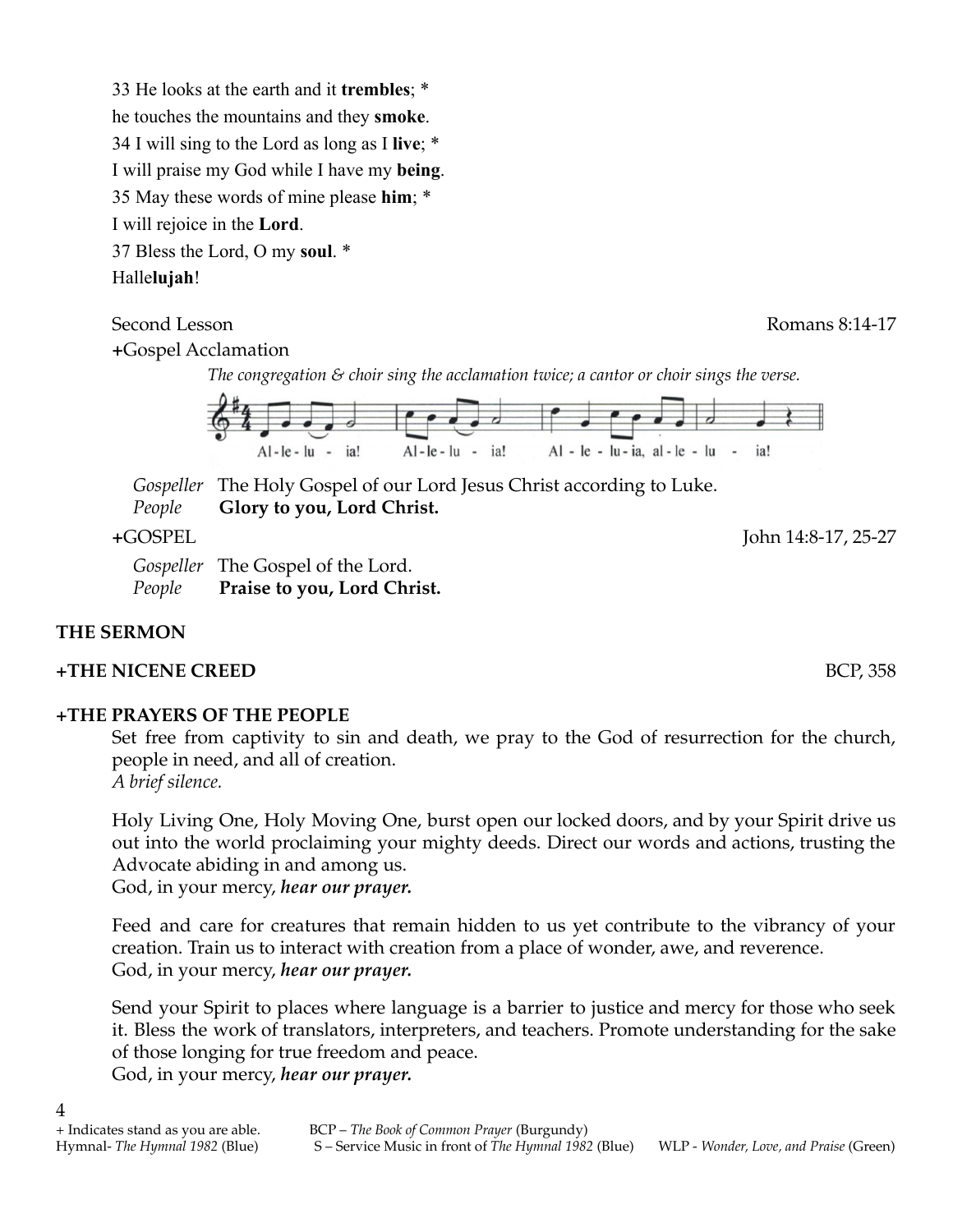Comfort all who live in constant fear and any who are suffering, especially John, Amy, Elise, Jackson, Helmuts, Tara, Mildred, Lois, Tom, Molly, Jim, Ann, Daisy, Champe, Andy & Barrie, Carol, Kathy, Sandy, Ed & Mary Ann, Jim, Harry, Cheryl, Blythe, Hunter, Nancy, and others we now name either silently or aloud. *A brief silence.* Remind them that your Spirit has made them your children and that they are never far from your glory. God, in your mercy, *hear our prayer.*

Guide Michael, our Presiding Bishop, Anne and Sam, our bishops, along with all bishops, pastors, missionaries, and other ministers of the gospel. Foster our relationships with partner dioceses and local partners, that our visions and actions are Spirit-led. God, in your mercy, *hear our prayer.*

We pray for those who have lost loved ones, especially remembering Viki, Jackie and Landon and others we now name, either silently or aloud. *Brief silence.* We pray for the repose of the souls of those who died in the recent shootings and ask for consolation for their families. God, in your mercy, **hear our prayer.**

Gather your people across regions, nations, and lands. Root our common life in the life, death, and resurrection of Christ, and by your Spirit bind us together with all the saints who have gone before us. God, in your mercy, *hear our prayer.*

*Celebrant adds a collect to close.*

#### **THE INSTALLATION OF THE DAUGHTERS OF THE KING** See Insert

#### **+THE PEACE**

*Priest* The peace of the Lord be always with you. *People* **And also with you.**

#### **WELCOME & ANNOUNCEMENTS**

# **THE HOLY COMMUNION**

#### **ANTHEM** *Come, Holy Ghost*; Thomas Attwood

Come, Holy Ghost, our souls inspire And lighten with celestial fire; Thou the anointing Spirit art Who dost thy sevenfold gifts impart: Thy blessed unction from above Is comfort, life and fire of love; Enable with perpetual light The dullness of our blinded sight: Anoint and cheer our soiled face With the abundance of thy grace: Keep far our foes, give peace at home; Where thou art guide no ill can come Teach us to know the Father, Son And Thee, of Both, to be but One; That through the ages all along This may be our endless song Praise to thy eternal merit *Father, Son, and Holy Spirit. Amen*

#### **+PRESENTATION HYMN**  $\bullet$  473

## **+THE GREAT THANKSGIVING (Eucharistic Prayer B)** BCP, 367 Sanctus Hymnal, S-128 The Lord's Prayer BCP, 364 The Breaking of the Bread BCP, 364 Fraction Anthem Hymnal, S-154 Communion Hymns **Hymnal**, Nos. 516 & 513

5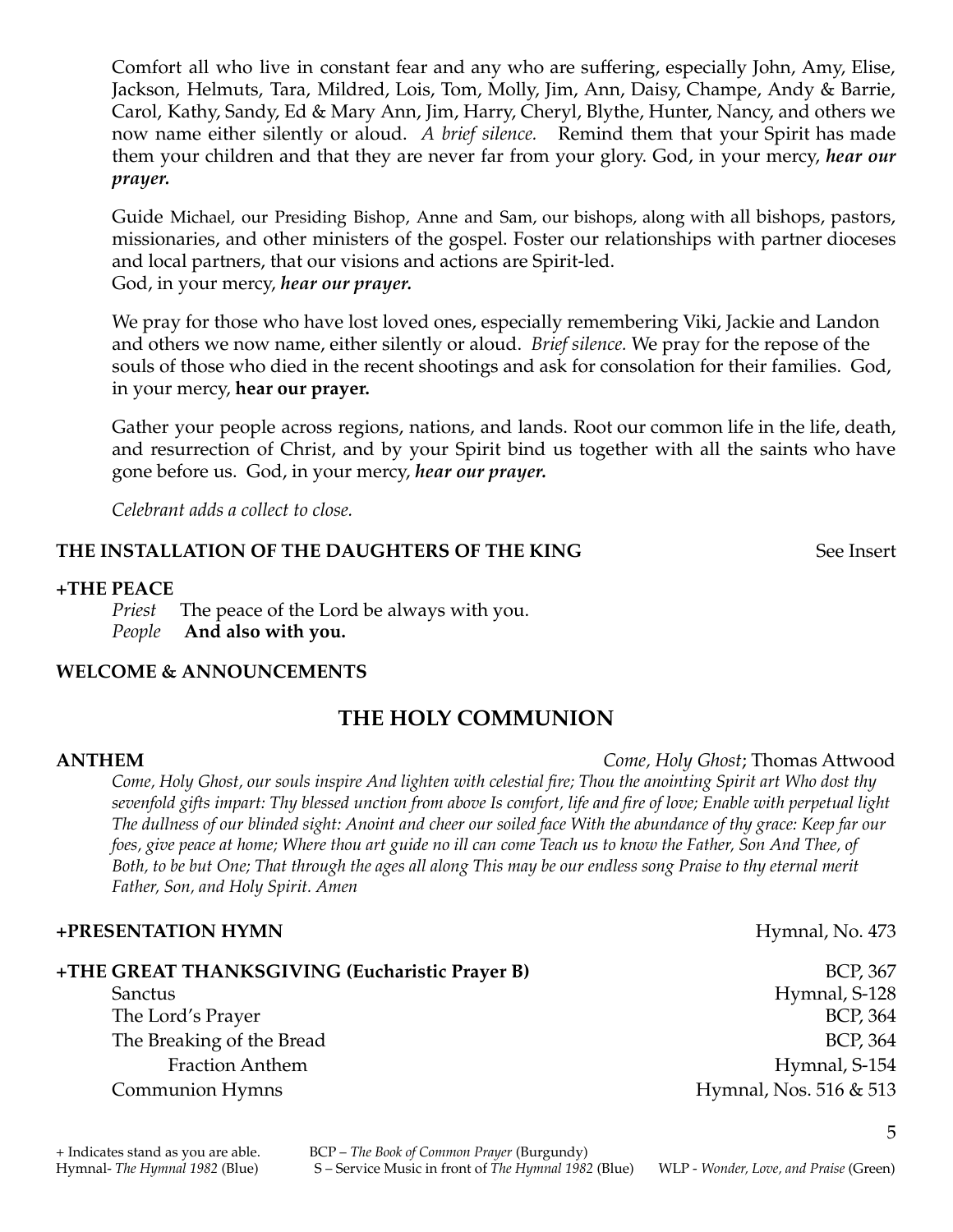#### **+POST-COMMUNION PRAYER** BCP, 365

#### **+THE PENTECOST BLESSING**

May Almighty God, who enlightened the minds of the disciples by pouring out upon them the Holy Spirit, make you rich with his blessing, that you may abound more and more in that Spirit for ever. *Amen.*

May God, who sent the Holy Spirit as a flame of fire that rested upon the heads of the disciples, burn out all evil from your hearts, and make them shine with the pure light of his presence. *Amen.*

May God, who by the Holy Spirit caused those of many tongues to proclaim Jesus as Lord, strengthen your faith and send you out to bear witness to him in word and deed. *Amen.*

And the blessing of God Almighty, the Father, the Son, and the Holy Spirit, be upon you and remain with you for ever. *Amen.*

#### **+HYMN IN PROCESSION** from *Lift Every Voice and Sing II*

Refrain: Ev'ry time I feel the Spirit moving in my heart, I will pray. Yes, ev'ry time I feel the Spirit moving in my heart, I will pray.

1 Upon the mountain when my God spoke, out of God's mouth came fire and smoke. All around me, it looked so fine, I asked my Lord if all was mine. [Refrain]

2 Jordan River, chilly and cold, it chills the body, but not the soul. There ain't but one train that's on this track, it runs to heaven and runs right back. [Refrain]

### **+THE DISMISSAL**

*People respond:* **Thanks be to God. Alleluia. Alleluia**

**VOLUNTARY** Postlude on *Veni, Sancte Spiritus*; Malcolm Archer

### **Serving in the Liturgy this Sunday**

*Celebrant:* The Rev. Lisa Frost-Phillips *Preacher:* The Rev. Robert Fruehwirth *Lay Eucharistic Minister:* Sharon Ringwalt *Lectors*: Lachlan Hassman, Jane Clunie *Musicians:* Parish Choir; Alissa Roca, *soprano*; Dr. Jason A. Wright, *Acting Director of Music Crucifer:* Lachlan Hassman *Ushers*: Sam & Maria Costello *Altar Guild:* Allison Bass & Glenn Sumner *Nursery Assistant*: Bonnie Morton *Coffee Hour Host:* Sonja Tilley *Video:* Jim Parsley *Zoom Master/Host:* TBA

+ Indicates stand as you are able. BCP – *The Book of Common Prayer* (Burgundy) Hymnal- *The Hymnal 1982* (Blue) S – Service Music in front of *The Hymnal 1982* (Blue) WLP - *Wonder, Love, and Praise* (Green)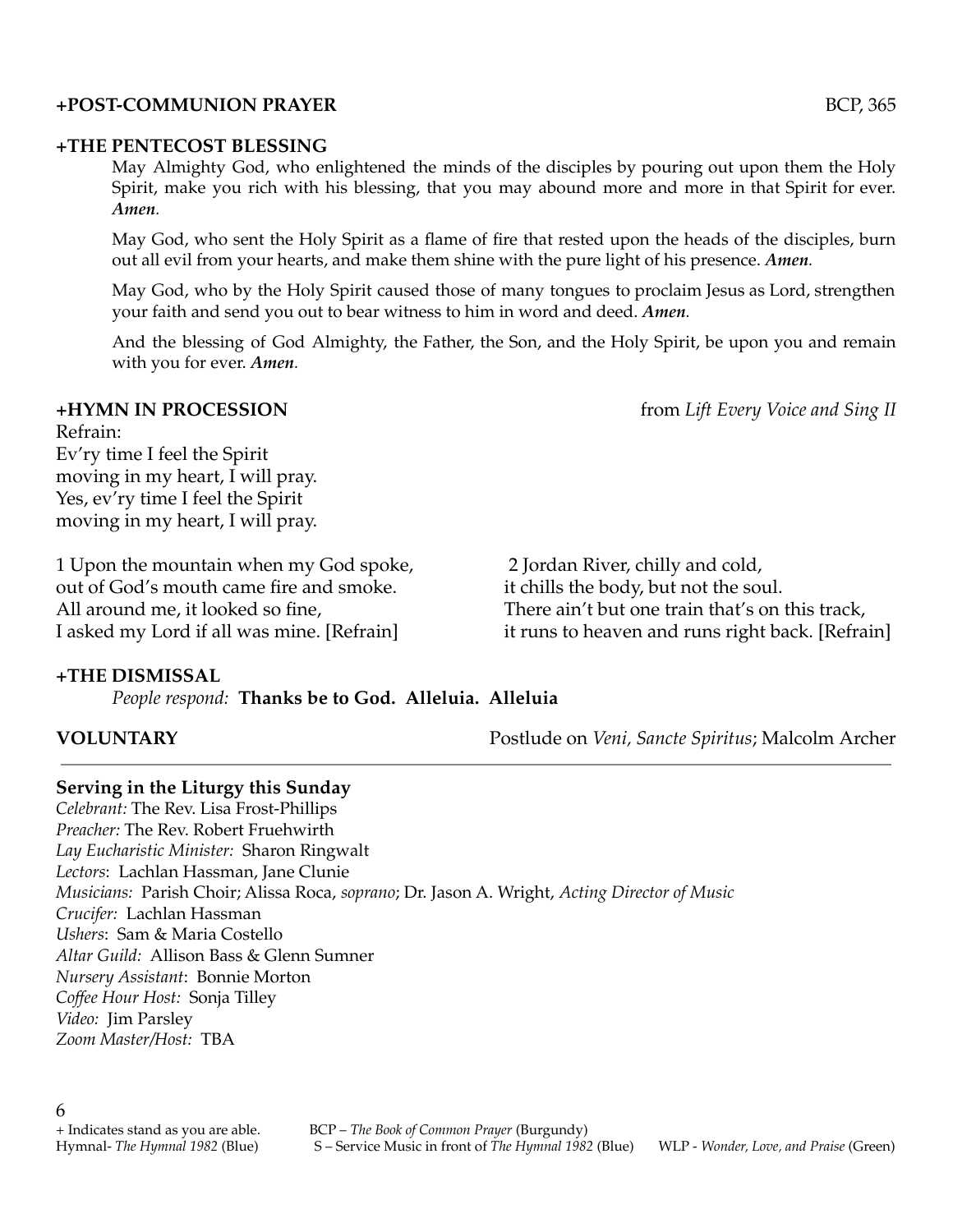# **TODAY**

**Pentecost Potluck Brunch –** All are invited to the Fellowship Hall following the 8am service for a Pentecost Potluck Brunch. All are welcome as we celebrate the birthday of the Church!

**Coffee Hour** - Following the 10:30am service, all are invited to the Fellowship Hall to share a cup of coffee and a time of fellowship.

**Nursery Care for children 6 and under** is provided from 7:55-11:45am in the Nursery on the top floor of the Hayden Building.

# **ANNOUNCEMENTS**

**Parish Picnic Potluck at Spring Forth Farms, Sunday, June 12, from 4-7pm -** All are invited to a picnic potluck at Megan and Jonathan Leiss' Spring Forth Farm. We'll enjoy food, fellowship, fun and give Kim Powell Cox a proper send-off. Bring a plentiful dish to share, chairs, and/or blankets and set your GPS for 595 Terry Rd, Hurdle Mills, NC, 27541. (Be sure to go to Hurdle Mills as there's also a Terry Rd. in Hillsborough.). Park on the side of the road and walk up to the house. Hope to see everyone there!

**Meals on Wheels is Looking for Drivers -** For information on becoming a regular (weekly) or substitute driver email Heather Harris at *volunteers@mowocnc.org.* As a *weekly driver,* you will work alone or as part of a team. You pick up prepared and packed meals at 10:30am and usually finish delivering to the people on your route by 12:15pm. As a *substitute driver,* you will fill in for weekly drivers when needed. If you have previously delivered meals for MOWOCNC, you can sign up ONLINE at https://signup.com/go/ $XUweXrX$  to cover delivery routes. Open slots are always current. You will NOT need to register an account or keep a password on SignUp. The service will ask for your email which it will not share with anyone. If you prefer not to use your email address, email Heather at *volunteers@mowocnc.org* and she will sign you up. If you have questions, please contact Hugh Tilson (tilsonha@icloud.com)

**Flowers for Ukraine -** We have another week or so of flowers that will be available on Tuesdays starting around noon through Wednesday evenings (or until they are sold out). The suggested donation is \$10 per bunch, and all the money will support Ukrainian refugees. Many thanks to Jonathan and Megan Leiss who are generously donating flowers from their farm, Spring Forth Farm, in Hurdle Mills.

**Habitat for Humanity Volunteers Needed** for Habitat build days: 6/11 and 6/25. Sign up is easy. Just follow this link and click on the calendar date. If you're available, sign up online at http://vhub.at/faithinhillsborough or contact Charles McCamy (charlesmccamy@gmail.com).

**Annual Pauli Murray Service: June 22, 7 p.m., at St. Titus', Durham, and via livestream -** The annual service to commemorate the life and work of the Rev. Dr. Pauli Murray will be held in person and online this year. Bishop Anne Hodges-Copple will officiate, and the Rev. Winnie Varghese, rector of St. Luke's, Atlanta, will preach. Ramon Holloway, St. Titus' choir director and organist, will lead a choir from within the Durham Convocation. Registration is required for in-person attendance and will open soon. The service will be livestreamed from the church through St. Titus' Facebook page and the diocesan YouTube channel.

**Pauli Murray Pilgrimage: Walk + Reflect: June 25, 8-11 a.m. -** Take a spiritual journey through Durham locations of importance to the Rev. Dr. Pauli Murray. During this 4.5-mile self-guided pilgrimage, participants will receive selected prayers, meditations and conversation starters to encourage reflection and learning about the history of Durham and its importance in Murray's legacy. The journey begins and ends at the Pauli Murray Center, located at 906 Carroll Street. Meet at the center at 8 a.m., 9 a.m. or 10 a.m. for a brief introduction to the pilgrimage; however, you can begin the journey anytime between 8 a.m. and 11 a.m. Attendance is free, but registration is required. Visit paulimurraycenter.com for more information or to register.